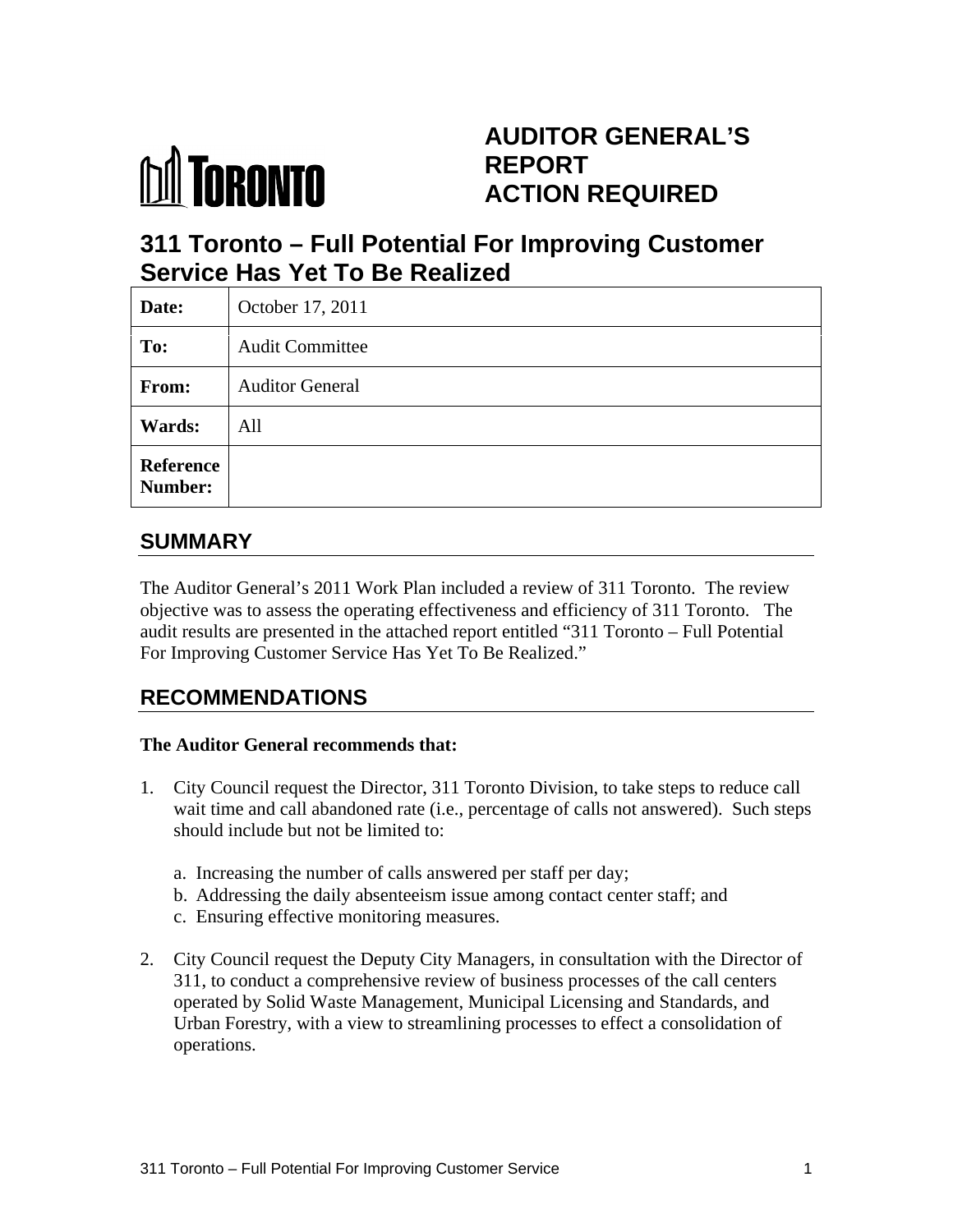- 3. City Council request the Director, 311 Toronto Division, in consultation with the General Managers/Executive Director of Solid Waste Management, Transportation Services, Toronto Water, Municipal Licensing and Standards, and Parks, Forestry and Recreation, to improve the service request status information such that customers are provided with accurate and clear status information on-line.
- 4. City Council request the Director, 311 Toronto Division, to ensure timely response to divisional change requests such that information used by 311 agents is up-to-date to meet both divisional and customer needs.
- 5. City Council request the Director, 311 Toronto Division, to expedite the finalization of a Service Level Agreement with the five City divisions whose service requests are created by 311 Toronto. Protocol and procedures relating to updating divisional information, reporting frequency and criteria, and dispute resolution are to be adequately addressed in the Service Level Agreement.
- 6. City Council request the Director, 311 Toronto Division, to review daily call patterns and staff levels to ensure an appropriate level of staff coverage.
- 7. City Council request the Director, 311 Toronto Division, to ensure cost-effective deployment of staff in alignment with workload for the overnight shift.
- 8. City Council request the City Manager, in consultation with the Chief Information Officer and the Director of 311, to review the level of information technology staff resources in the 311 Toronto Division to identify cost saving opportunities. Such a review should include assessing the merits of merging 311 Toronto information technology resources into the Corporate Information and Technology Division.
- 9. City Council request the Director, 311 Toronto Division, to develop a business case on incorporating telephone self-serve technologies into 311 operation where necessary to improve service level and reduce call wait time. The business case should outline short-term and long-term costs and potential benefits.
- 10. City Council request the Director, 311 Toronto Division, to consider including a customer satisfaction survey questionnaire in the 311 Toronto website to facilitate timely customer feedback. The survey results be periodically analyzed and reported on the 311 website or through other means.
- 11. City Council request the General Manager, Parks, Forestry and Recreation Division, to assess the need for carrying forward the balance of the fund in the 311 Customer Service Strategy sub-project to 2012 Capital Budget. Should the fund be carried forward to future years, the General Manager of the Parks, Forestry and Recreation Division ensures consultation and coordination with the Director of 311 Toronto Division in future expenditures of the fund.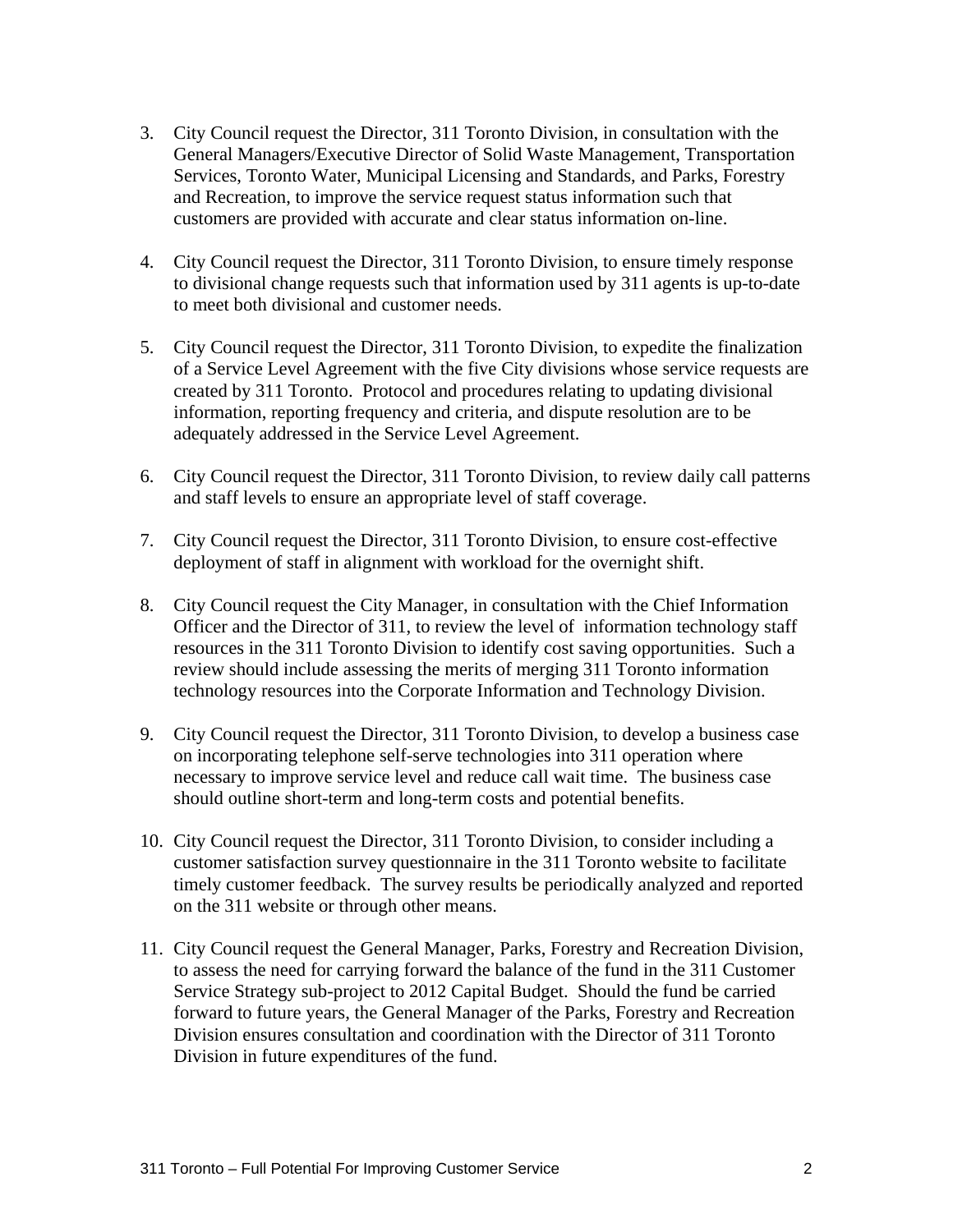12. City Council request the Director, 311 Toronto Division, in consultation with the Chief Financial Officer, to ensure that the inter-departmental charges to divisions are based on updated and accurate information supporting the basis for funding and cost recoveries.

#### **Financial Impact**

Implementation of the recommendations in this report will improve the operational efficiency of 311 Toronto. The extent of any resources required or potential cost savings resulting from implementing the recommendations in this report is not determinable at this time.

#### **DECISION HISTORY**

The Auditor General's 2011 Audit Work Plan included an audit of 311 Toronto. The Auditor General develops an annual work plan based on results of a detailed risk assessment conducted by the Office every five years. The last risk assessment was conducted in 2009.

#### **ISSUE BACKGROUND**

In September 2004 City Council adopted a 311 Customer Service Strategy that defined the vision, mission, strategic goals, and design elements of a new 311 model of customer service. Further development of the Toronto 311 Strategy was guided by a Council-Staff Working Group comprised of elected officials and senior management staff. A 311 Project Management Office was established to manage the implementation process.

The City launched 311 Toronto in September 2009. Located in the former Metro Hall Council Chamber, 311 Toronto Contact Centre provides the public with one easy-toremember phone number to obtain non-emergency City services and information 24 hours a day, seven days a week.

In addition to answering general enquiries, 311 Toronto has the capacity to electronically create service requests for the following five City divisions:

- Solid Waste Management Services
- Transportation Services
- Toronto Water
- Municipal Licensing and Standards
- Urban Forestry (part of the Parks, Forestry and Recreation Division).

311 Toronto is currently working on adding Animal Services and recreational program registration to the 311 service request menu.